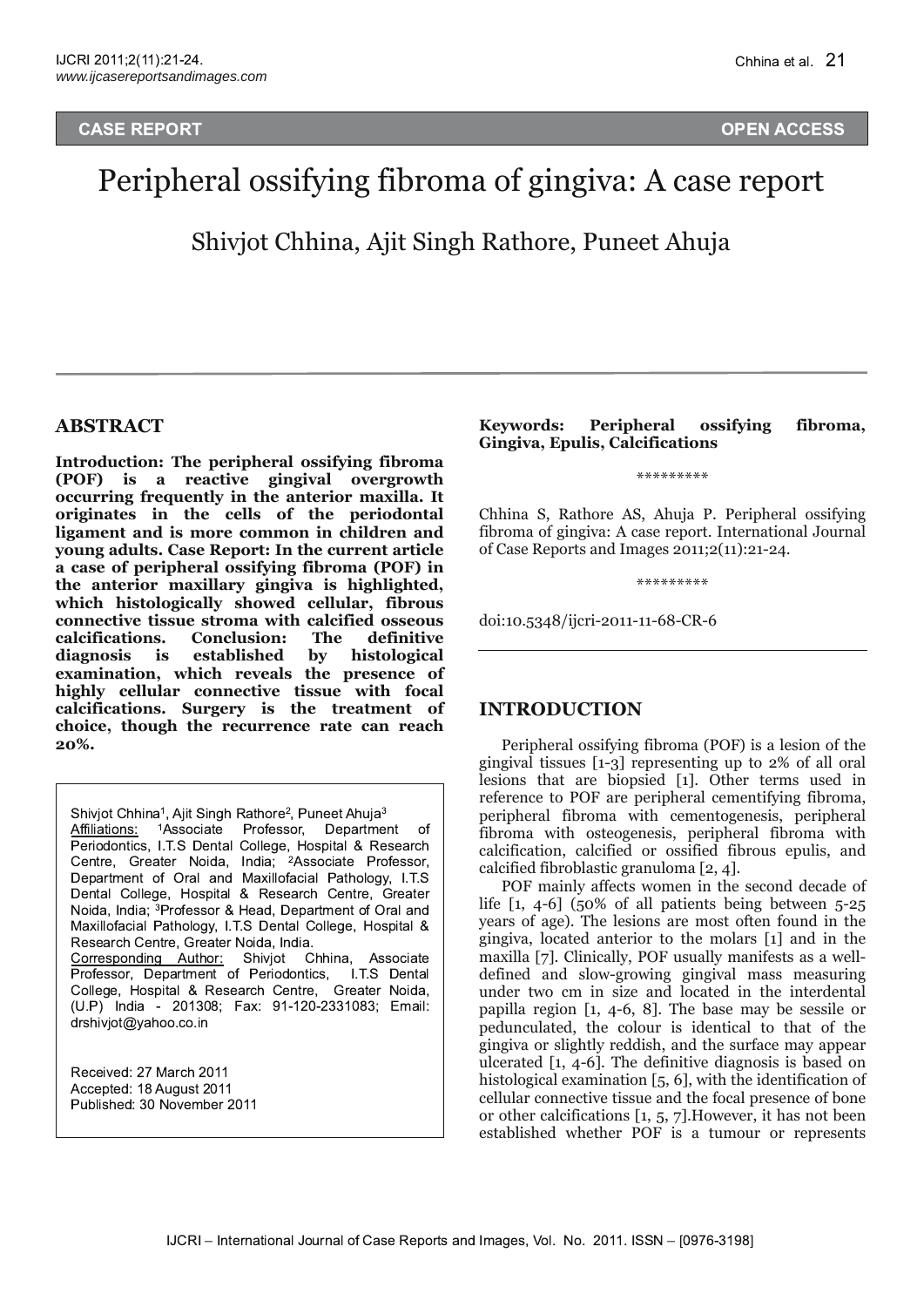proliferation of a reactive nature. Surgical excision is the treatment of choice, though the recurrence rate can reach 20%. POF shows a clinically benign behaviour [1, 5, 6].

# **CASE REPORT**

A 25-year-old male patient reported to the outpatient department with a slow-growing painless growth that had been present labially in the left incisorcanine region. The lesion started as a small nodule approximately three years earlier. Examination revealed an approximately 1 cm  $\times$  1 cm pedunculated, nontender, firm, pinkish red growth present on the labial gingiva in relation to the maxillary left central incisor and canine (figure 1). Radiographic examination revealed no significant change in the underlying normal bone architecture The patient's past dental and medical histories were non-contributory. Excisional biopsy was performed. The differential diagnosis included traumatic fibroma and pyogenic granuloma. H&E stained sections shows parakeratinized stratified squamous epithelium and dense fibrous connective tissue stroma. The connective tissue showed dense bundles of collagen fibres (figure 2). Deep in the connective tissue were seen numerous ossifications in the form of bony trabeculae (figure 3). The fibroblasts were plump and active around ossifications.



Figure 1: Pedunculated growth on gingiva between central incisor and canine.

# **DISCUSSION**

The term "epulis" includes a series of reactive gingival lesions often produced by irritating agents. The diagnosis is usually established on the basis of the clinical findings, with few clinical differences noted among the different disorders included under this term; these disorders include POF, peripheral fibroma, peripheral giant cell granuloma, and pyogenic granuloma [7]. The latter condition could represent an



Figure 2: Photomicrograph showing parakeratinized stratified squamous epithelium, cellular fibrous connective tissue stroma with bony trabeculae. (H&E, x 100).



Figure 3: Photomicrograph showing bony trabeculae surrounded by plump fibroblast (H&E, x 400).

early, immature form of POF [6, 7]. A study of 2,439 cases of epulis, recorded the following prevalence: peripheral fibromas-61.05%, pyogenic granulomas-19.76%, POF17.67%, and peripheral giant cell granulomas-1.52%  $[7]$ . POF is firmer and less friable than the rest of the lesions and typically shows a longer course. This explains the calcification and/or ossification secondary to fibroblast maturation to collagen tissue [7].

The etiology and pathogenesis of POF are not known [4, 6]. It has been suggested that these lesions originate in the cells of the periodontal ligament for the following reasons: POF exclusively appears in the gingival tissue, close to the periodontal ligament; oxytalan fibers are found within the mineralized matrix of some lesions; the age distribution of the lesions is inversely proportional to the number of permanent teeth lost; and the fibrocellular response of POF is similar to that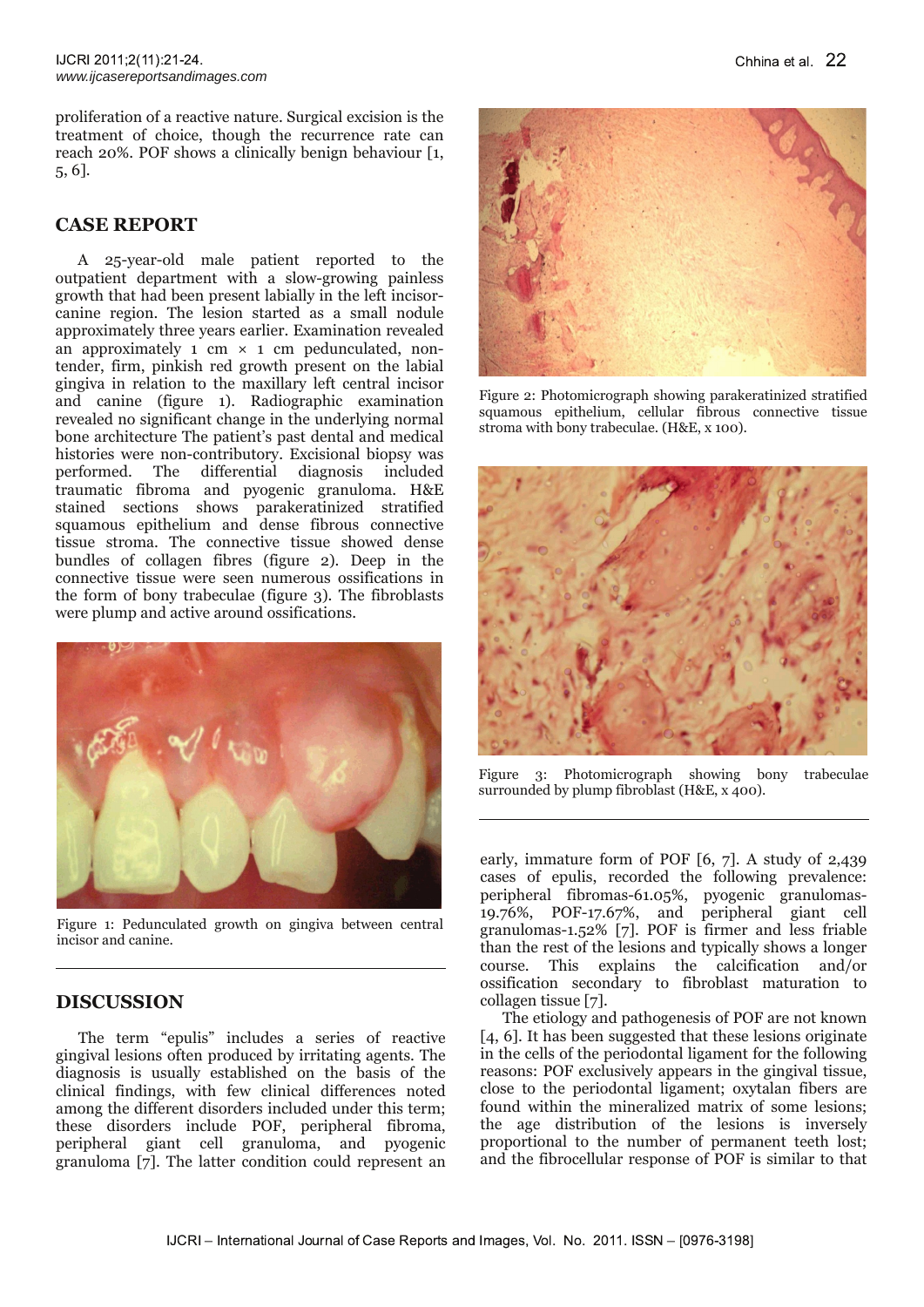of other reactive gingival lesions originating in the periodontal ligament [2, 5].

Fibroblastic myofibroblastic nature of the lesion, suggests possible origin in the periodontal ligament.

Since POF has an obvious predilection for females and occurs frequently in specific periods of life such as puberty and pregnancy, the existence of hormonal factors in the development of POF has been suggested in the literature [9].

Other factors that have been implicated in the etiopathogenesis of POF are trauma and local irritants such as tartar, microorganisms and chewing forces [5, 6]. It has been suggested that POF would be a consequence of periodontal ligament hyperplasia that may be accompanied by rests of malassez, which could be incorporated into the lesions, thereby accounting for the POF variant that contains odontogenic epithelium (known as peripheral odontogenic fibroma). Another variant is cemento-ossifying peripheral fibroma, characterized by the presence of cementum within a POF-compatible lesion [4].

The POF may occur at any age range, but exhibits a peak incidence between the second and third decades. The average age is around 28 years, with females being affected more than males [11], which coincides with our case. Most of lesions are usually <1.5 cm, as shown in the present case. Radiologically and depending on the size of the ossification foci, radiopaque stains can be seen on the periapical or panoramic X-rays  $[5, 6, 8]$ .

Histologically, fibroblasts are basic element of peripheral giant cell granuloma along with abundant multinucleated giant cells. Pyogenic granuloma shows vast numbers of endothelium lined vascular spaces and the extreme proliferation of fibroblasts and budding endothelial cells. Peripheral fibroma consists of bundles of interlacing collagenous fibers interspersed with varying numbers of fibroblasts and small blood vessels. In comparison POF is composed of cellular fibrous tissue with areas of fibrovascular tissue that comprise large number of plump proliferating fibroblast intermingling throughout delicate fibrillar stroma. The lesion is not encapsulated [7]. When the lesions matures, the stromal cellularity decreases and bony tissue increases [1, 5]. Ossification is usually seen in the cellular zone, and shows considerable variation both quantitatively and qualitatively. Several forms of calcification occurs ranging from single or multiple interconnecting trabeculae of bone or osteoid (either mature lamellar bone or immature cellular bone, less common globules of calcified material resembling acellular cementum or a dense diffuse granular dystrophic calcification. Multinucleated giant cells can be present, though they do not represent an essential component [1]. Ten percent of all cases of POF may contain odontogenic epithelial nests as vestigial representation of the dental lamina [1]. Our patients showed nearly all these differential features.

The immunohistochemical profile studies indicates that the proliferating cells are of a myofibroblastic nature (i.e. cells sharing morphologic characteristics

with fibroblasts and muscle cells). Myofibroblastic proliferation has been described as a reaction to inflammation, in pseudosarcomatous proliferations (e.g. nodular fasciitis) or in myofibroblast tumors. The studies shows CD68 positive histiocytic component intermingling with lymphocytes and plasma cells, suggesting the existence of a reactive phenomenon or a response to inflammation [12].

The treatment of choice for POF is local resection with peripheral and deep margins including both the periodontal ligament and the affected periosteal component  $[1, 5, 8]$ .

In addition, elimination of local etiological factors such as bacterial plaque and tartar is required [5]. The teeth associated with POF are generally not mobile, though there have been reports of dental migration secondary to bone loss. Extraction of the neighboring teeth is usually not considered necessary [5].

The exposed bone should be covered with adjacent gingival flaps [8]. Recurrence is probably a result of incomplete resection of the lesion, failure in sectioning the periodontal ligament, or the development of new lesions [1].

# **CONCLUSION**

A case of peripheral ossifying fibroma (POF) is presented here, which appeared clinically as other common gingival lesions like peripheral fibroma, peripheral giant cell granuloma, and pyogenic granuloma only histopathological evaluation can give us the definitive diagnosis.

#### \*\*\*\*\*\*\*\*\*

#### **Author Contributions**

Shivjot Chhina – Substantial contributions to conception and design, Acquisition of data, Analysis and interpretation of data, Drafting the article, Revising it critically for important intellectual content, Final approval of the version to be published

Ajit Singh Rathore – Substantial contributions to conception and design, Acquisition of data, Analysis and interpretation of data, Drafting the article, Revising it critically for important intellectual content, Final approval of the version to be published

Puneet Ahuja – Substantial contributions to conception and design, Acquisition of data, Analysis and interpretation of data, Drafting the article, Revising it critically for important intellectual content, Final approval of the version to be published

#### **Guarantor**

The corresponding author is the guarantor of submission.

## **Conflict of Interest**

Authors declare no conflict of interest.